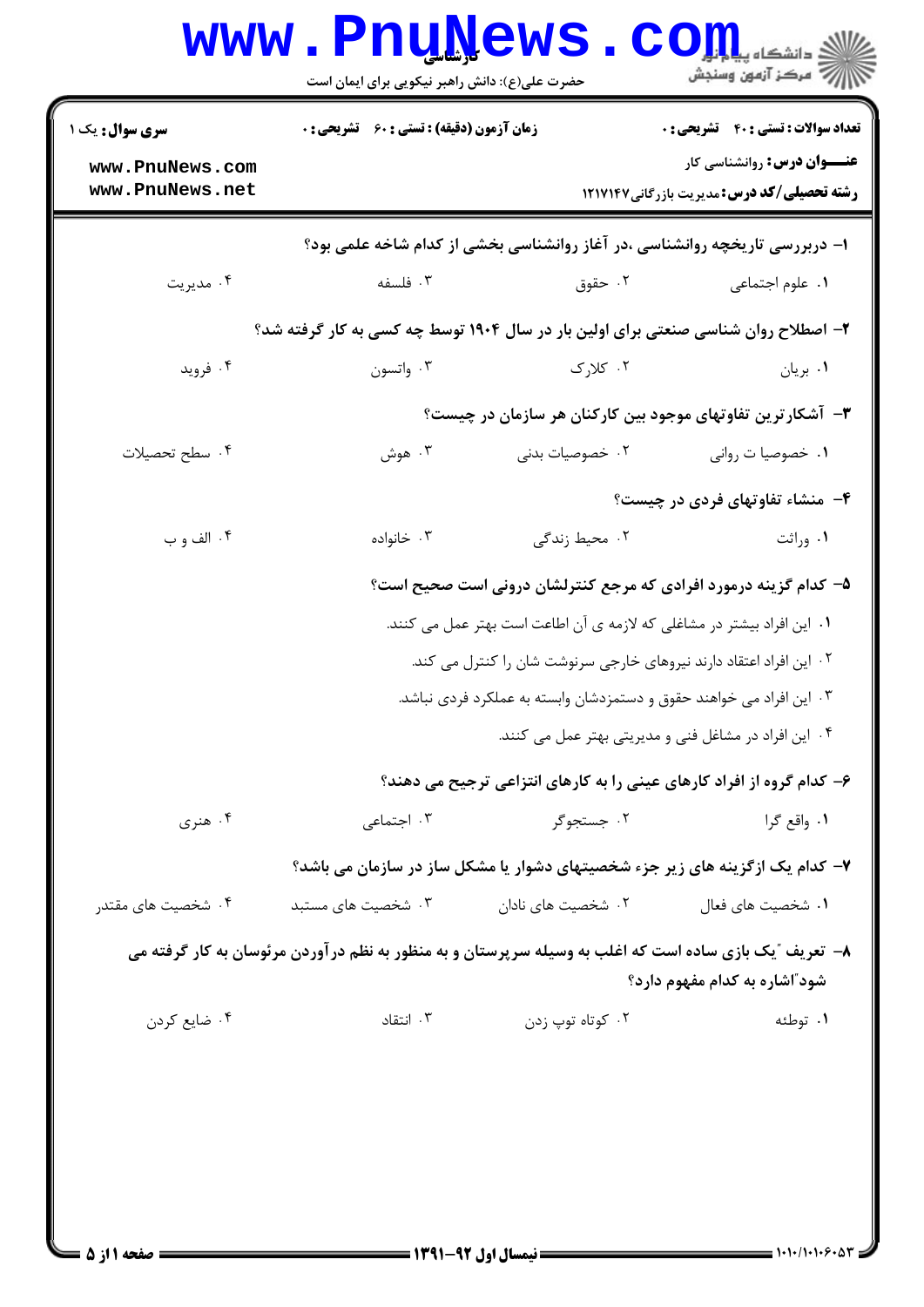|                                                                                                                                                                           | <b>www.PnuNews</b><br>حضرت علی(ع): دانش راهبر نیکویی برای ایمان است |                   | الاد دانشگاه پیام اوران<br>الا دانشگاه پیام اوران                                                                     |  |
|---------------------------------------------------------------------------------------------------------------------------------------------------------------------------|---------------------------------------------------------------------|-------------------|-----------------------------------------------------------------------------------------------------------------------|--|
| <b>سری سوال : ۱ یک</b><br>www.PnuNews.com                                                                                                                                 | <b>زمان آزمون (دقیقه) : تستی : 60 ٪ تشریحی : 0</b>                  |                   | <b>تعداد سوالات : تستی : 40 - تشریحی : 0</b><br><b>عنـــوان درس:</b> روانشناسی کار                                    |  |
| www.PnuNews.net                                                                                                                                                           |                                                                     |                   | <b>رشته تحصیلی/کد درس:</b> مدیریت بازرگانی1۲۱۷۱۴۷                                                                     |  |
|                                                                                                                                                                           |                                                                     |                   | ۹– منظور از آزمون های مهارت کدام گزینه است؟                                                                           |  |
|                                                                                                                                                                           |                                                                     |                   | ۰۱ آزمون هایی که طی آن شخص به سوال های گوناگون کتبا پاسخ می دهد.                                                      |  |
|                                                                                                                                                                           |                                                                     |                   | ۰۲ آزمون هایی که طی آن شخص ابزار یا آلات مشخصی را مرتب می کند.                                                        |  |
| ۰۳ آزمون هایی که طی آن در هر زمان فقط یک آزمودنی به سوال های آزمون پاسخ می دهد.<br>۰۴ آزمون هایی که طی آن تعداد زیادی می توانند همزمان به سوال ها یک آزمون خاص پاسخ دهند. |                                                                     |                   |                                                                                                                       |  |
|                                                                                                                                                                           |                                                                     |                   |                                                                                                                       |  |
|                                                                                                                                                                           |                                                                     |                   | ∙ا− تقسیم یک آزمون به دو یا چند بخش یا قسمت مشابه ،با هدف سنجش کدام ویژگی آزمون انجام می شود؟                         |  |
| ۰۴ روایی آزمون                                                                                                                                                            | ۰۳ پایایی آزمون                                                     | ۰۲ هنجار آزمون    | ٠١ اعتبار آزمون                                                                                                       |  |
| 11– آزمون سنجش نظم و دقت جزء کدام دسته از انواع آزمونهای استخدامی برای ورود به خدمات دولتی می باشد؟                                                                       |                                                                     |                   |                                                                                                                       |  |
|                                                                                                                                                                           | ۰۲ آزمونهای استعداد                                                 |                   | ۰۱ آزمون توانایی ذهنی                                                                                                 |  |
|                                                                                                                                                                           | ۰۴ آزمونهای اطلاعات عمومی                                           |                   | ۰۳ آزمونهای مهارت                                                                                                     |  |
|                                                                                                                                                                           |                                                                     |                   | ۱۲– چه کسی مدل کلاسیک انتخاب کارکنان را معرفی کرد؟                                                                    |  |
| ۰۴ واتسون                                                                                                                                                                 | ۰۳ اسکینر                                                           | ۰۲ ثرندایک        | ۰۱ پاولف                                                                                                              |  |
|                                                                                                                                                                           |                                                                     |                   | ۱۳- مهم ترین رابط بین جویندگان کار و سازمانهای استخدام کننده کدام است؟                                                |  |
| ۰۴ تلويزيون                                                                                                                                                               | ۰۳ روزنامه ها                                                       | ۰۲ دانشگاه ها     | ٠١ مراكز كاريابي                                                                                                      |  |
|                                                                                                                                                                           |                                                                     |                   | ۱۴– در کدام نوع مصاحبه چند نفر مصاحبه گر وجود دارد که هر کدام بر اساس نظرات خود پرسشهایی از مصاحبه شونده می<br>پرسند؟ |  |
| ۰۴ مرحله ای                                                                                                                                                               | ۰۳ گروهی                                                            | ۰۲ ساختاری        | ۰۱ غیر هدایتی                                                                                                         |  |
|                                                                                                                                                                           |                                                                     |                   | ۱۵– گوتری کدام یک از نظریات رفتارگرایی را مطرح کرد؟                                                                   |  |
|                                                                                                                                                                           | ۰۲ نظریه مجاورت محرک-پاسخ                                           |                   | ۰۱ نظریه محرک-پاسخ                                                                                                    |  |
|                                                                                                                                                                           | ۰۴ نظریه میدانی                                                     |                   | ۰۳ نظریه کاهش سائق                                                                                                    |  |
|                                                                                                                                                                           |                                                                     |                   | ۱۶- به نظر بندورا دلیل یادگیری یک رفتار چیست؟                                                                         |  |
| ۰۴ مجاورت                                                                                                                                                                 | ۰۳ کاهش سائق                                                        | ۰۲ مشاهده و تقلید | ۰۱ تقویت                                                                                                              |  |
|                                                                                                                                                                           |                                                                     |                   | ۱۷- مدل بزرگسال آموزی بر چه اساسی تنظیم شده است؟                                                                      |  |
| ۰۴ مکان یادگیری                                                                                                                                                           | ۰۳ زمان يادگيري                                                     | ۰۲ محتوای یادگیری | ٠١ فرايند يادگيري                                                                                                     |  |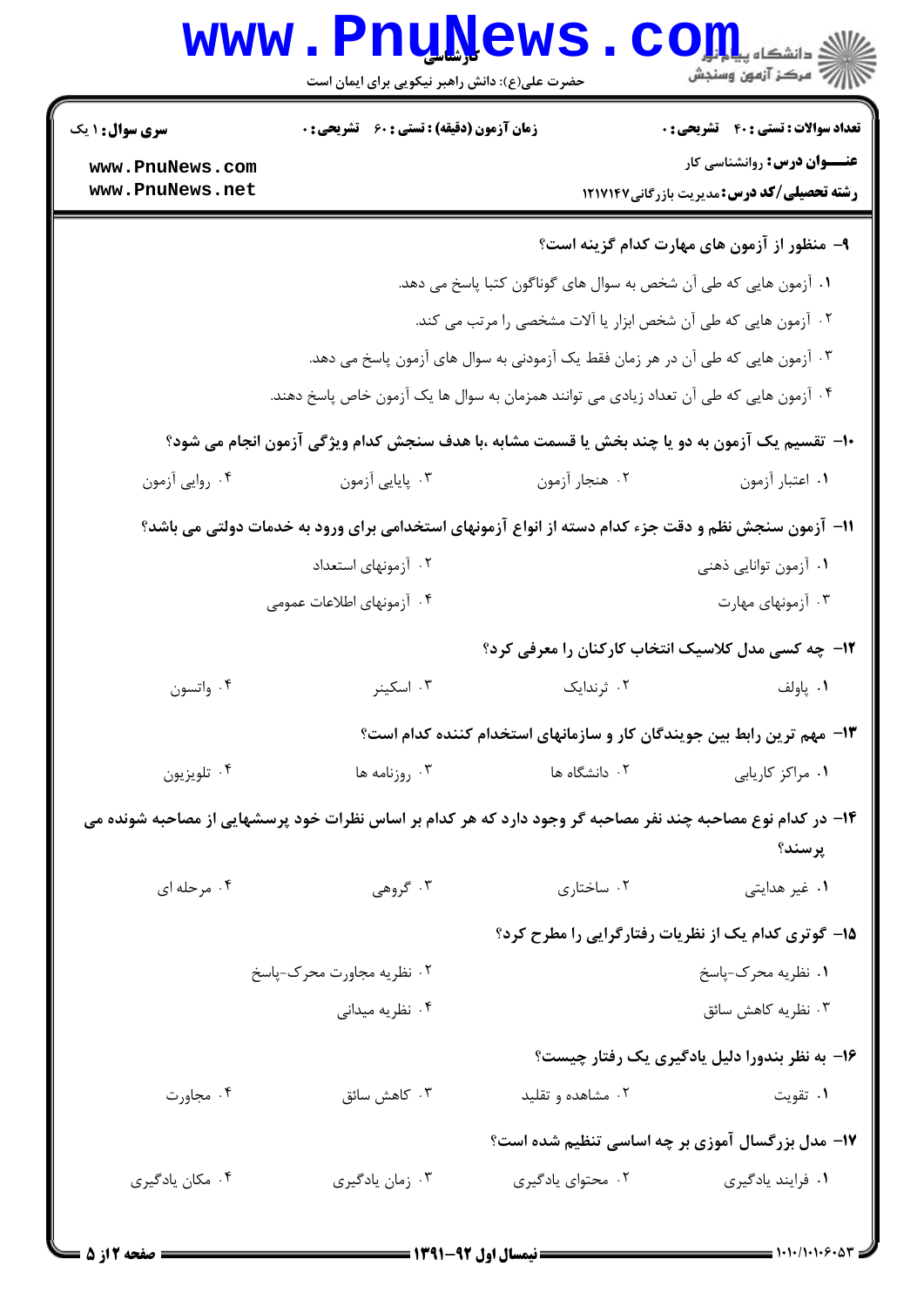|                                    | حضرت علی(ع): دانش راهبر نیکویی برای ایمان است                                                                  |                             | الاد دانشگاه پ <b>یاه آور</b><br>ا <mark>∜</mark> مرکز آزمهن وسنجش          |
|------------------------------------|----------------------------------------------------------------------------------------------------------------|-----------------------------|-----------------------------------------------------------------------------|
| <b>سری سوال : ۱ یک</b>             | <b>زمان آزمون (دقیقه) : تستی : 60 ٪ تشریحی : 0</b>                                                             |                             | <b>تعداد سوالات : تستی : 40 قشریحی : 0</b>                                  |
| www.PnuNews.com<br>www.PnuNews.net |                                                                                                                |                             | <b>عنـــوان درس:</b> روانشناسی کار                                          |
|                                    |                                                                                                                |                             | <b>رشته تحصیلی/کد درس:</b> مدیریت بازرگانی1۲۱۷۱۴۷                           |
|                                    |                                                                                                                |                             | ۱۸– اولین مرحله در ارزیابی هر برنامه آموزشی کدامست؟                         |
|                                    | ۰۲ ارزیابی واکنش یادگیرندگان                                                                                   |                             | ۰۱ ارزیابی یادگیری                                                          |
|                                    | ۰۴ ارزیابی نتیجه                                                                                               |                             | ۰۳ ارزیابی رفتار یادگیرندگان                                                |
|                                    |                                                                                                                |                             | ۱۹– کدام یک از اقدامات لازم در هنگام افتتاح یک دوره آموزشی <u>نمی</u> باشد؟ |
| ۰۲ معرفی استاد به شرکت کنندگان     |                                                                                                                |                             | ۰۱ خوشامدگویی به شرکت کنندگان                                               |
|                                    | ۰۴ پاسخگويي به سوالات                                                                                          |                             | ۰۳ عدم اجرای مقیاس ارزیابی عملکرد آموزش دهنده                               |
|                                    |                                                                                                                |                             | +۲- در هرم سلسله مراتب نیازهای مزلو،بالاترین نیاز کدامست؟                   |
| ۰۴ خودشکوفایی                      | ۰۳ عشق و تعلق                                                                                                  | ۰۲ ایمنی                    | ۰۱ فیزیولوژیکی                                                              |
|                                    | <b>۲۱</b> - آلدرفر در نظریه خود بر کدام یک از مکانیسم های دفاعی تاکید می کند؟                                  |                             |                                                                             |
| ۰۴ دلیل تراشی                      | ۰۳ والايش                                                                                                      | ۲. انکار                    | ۰۱ برگشت                                                                    |
|                                    | ۲۲– اینکه آدمی تصمیم گیرنده است و در هر لحظه از زمان عملی از او صادر می شود که به نظرش سودمندتر است مبنای کدام |                             |                                                                             |
|                                    |                                                                                                                |                             | نظريه است؟                                                                  |
|                                    | ۰۲ نظریه انتظار                                                                                                |                             | ۰۱ نظریه دو عاملی رضایت شغلی                                                |
|                                    | ۰۴ نظريه سه وجهي آلدرفر                                                                                        |                             | ۰۳ نظریه برابری                                                             |
|                                    | ۲۳– تفاوتهای موجود بین افراد در زمینه ترجیح زمان خواب یا بیداری چه نام دارد؟                                   |                             |                                                                             |
| ۰۴ فنوتيپ                          | ۰۳ ساعت ژنتیکی                                                                                                 | ۰۲ سنخ مکانی                | ۰۱ سنخ زمانی                                                                |
|                                    |                                                                                                                |                             | <b>۲۴</b> - نشانگان مجرای مچ دستی و نشانگان تاندونی ناشی از چیست؟           |
| ۰۴ هیچکدام                         | ۰۳ هردومورد                                                                                                    | ۰۲ وضعیت نشستن              | ۰۱ فشارتکرار شونده                                                          |
|                                    | ۲۵– کدامیک از مهمترین عوامل بازدارنده برای افزایش بهره وری در سازمانها نمی باشد؟                               |                             |                                                                             |
|                                    | ۰۲ عملکرد خوب مدیر                                                                                             |                             | ۰۱ فقدان انگیزش شغلی کافی                                                   |
| ۰۴ اعمال سلیقه های فردی مدیران     |                                                                                                                | ۰۳ نارسایی نظام مناسب تشویق |                                                                             |
|                                    |                                                                                                                |                             | ۲۶- دلیل پیوستن افراد به گروه کدامست؟                                       |
| ۰۴ خودپنداره                       | ۰۳ امنیت                                                                                                       | ۰۲ مزایای فردی              | ۰۱ نفع شخصی                                                                 |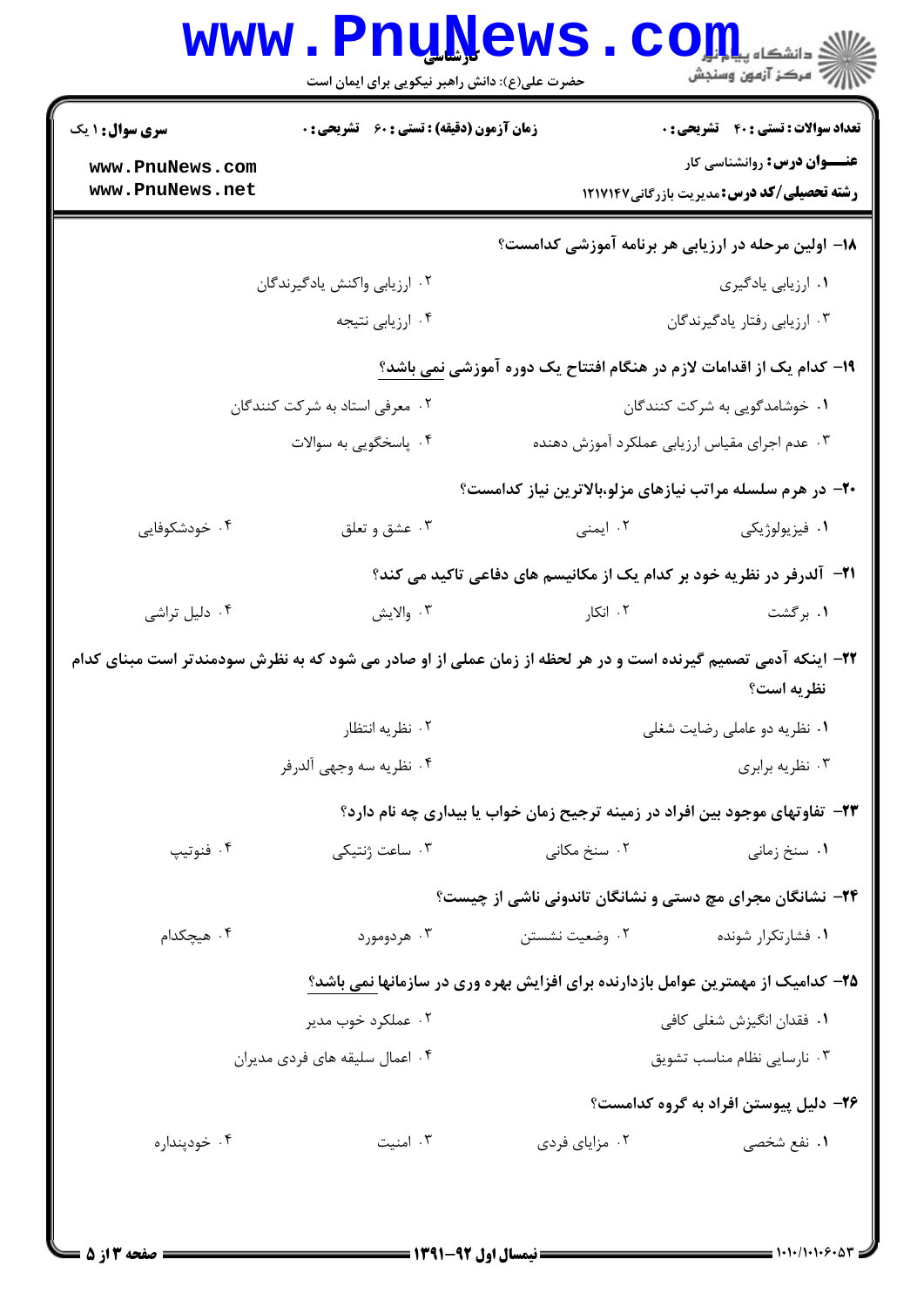| <b>سری سوال :</b> ۱ یک                              | <b>زمان آزمون (دقیقه) : تستی : 60 ٪ تشریحی : 0</b> |                                                                                                                 | <b>تعداد سوالات : تستی : 40 - تشریحی : .</b>                                            |
|-----------------------------------------------------|----------------------------------------------------|-----------------------------------------------------------------------------------------------------------------|-----------------------------------------------------------------------------------------|
| www.PnuNews.com<br>www.PnuNews.net                  |                                                    |                                                                                                                 | <b>عنـــوان درس:</b> روانشناسی کار<br><b>رشته تحصیلی/کد درس:</b> مدیریت بازرگانی1۲۱۷۱۴۷ |
|                                                     |                                                    | ۲۷- در کدام مرحله از مراحل تشکیل گروه هویت گروهی شکل می گیرد؟                                                   |                                                                                         |
| ۰۴ عمل کردن                                         | ۰۳ هنجارسازی                                       | ۰۲ طوفان زايي                                                                                                   | ۰۱ شکل گیری                                                                             |
|                                                     |                                                    |                                                                                                                 | ۲۸- وظیفه اصلی مدیران کدام یک از موارد زیر است؟                                         |
| ۰۴ پیش بینی                                         | ۰۳ تشخیص                                           | ۰۲ رهبری                                                                                                        | ۱. تصمیم گیری                                                                           |
|                                                     |                                                    | ۲۹- کدام یک از مدلهای اساسی رهبری در گروه نمی باشد؟                                                             |                                                                                         |
| ۰۴ مدل شناختی                                       | ۰۳ مدل اقتصادی                                     | ۰۲ مدل رفتاري                                                                                                   | ۰۱ مدل مسیر هدف                                                                         |
|                                                     |                                                    | ۳۰- به نظر فیدلر کدام مورد از جنبه های مهم موثر بر رهبری است؟                                                   |                                                                                         |
|                                                     | ۰۲ ساختار وظیفه                                    |                                                                                                                 | ۰۱ روابط اعضای گروه با هم                                                               |
|                                                     | ۰۴ هوش هیجانی رهبر                                 |                                                                                                                 | ۰۳ قدرت زمانی                                                                           |
|                                                     |                                                    | <b>۳۱</b> - در کدام نوع رهبری،رهبر با مرئوسان مشاوره می کند و عقاید آنان را در هنگام تصمیم گیری ارزیابی می کند؟ |                                                                                         |
|                                                     | ۰۲ رهبری هدایتی                                    |                                                                                                                 | ۰۱ رهبري حمايتي                                                                         |
|                                                     | ۰۴ رهبری متوجه پیشرفت                              |                                                                                                                 | ۰۳ رهبری مبتنی بر همکاری                                                                |
|                                                     |                                                    |                                                                                                                 | ۳۲- مدل مسیر-هدف در رهبری را چه کسی ابداع کرد؟                                          |
| ۰۴ وروم                                             | ۰۳ فیدلر                                           | ۰۲ هاوس                                                                                                         | ١. ألدفر                                                                                |
|                                                     |                                                    |                                                                                                                 | 33- کدام گزینه درباره نقش گزاری روانی صحیح است؟                                         |
| ۰۲ برای اولین بار برای آموزش افراد به کار گرفته شد. |                                                    |                                                                                                                 | ٠١. اين فن را فيدلر ابداع كرد.                                                          |
|                                                     | ۰۴ هیچکدام                                         |                                                                                                                 | ۰۳ توجه را بر عامل محیطی متمرکز می کند.                                                 |
|                                                     |                                                    | <b>۳۴</b> – کدام یک از فنون زیر جهت گسترش فرهنگ تمایل به مشارکت و فعالیتهای گروهی نیست؟                         |                                                                                         |
|                                                     | ۰۲ سرمشق گیری رفتاری                               |                                                                                                                 | ۰۱ تمرین                                                                                |
|                                                     | ۰۴ انتقال آموزش                                    |                                                                                                                 | ۰۳ عدم اعلام نتايج                                                                      |
|                                                     |                                                    | ۳۵– افراد یا گروههایی که عقاید یا رفتارشان برای خریداران کالاها و خدمات اهمیت خاص دارند کدامند؟                 |                                                                                         |
| ۰۴ گرو های مرجع                                     | ۰۳ رهبران رای                                      | ۰۲ گرو های غیر رسمی                                                                                             | ۰۱ گرو های رسمی                                                                         |
|                                                     |                                                    | ۳۶- در کدامیک از گروههای سنی خودپنداره ناپایدار است؟                                                            |                                                                                         |
| ۰۴ کهنسالان                                         | ۰۳ میانسالان                                       | ۰۲ دانشجویان                                                                                                    | ۰۱ نوجوانان                                                                             |